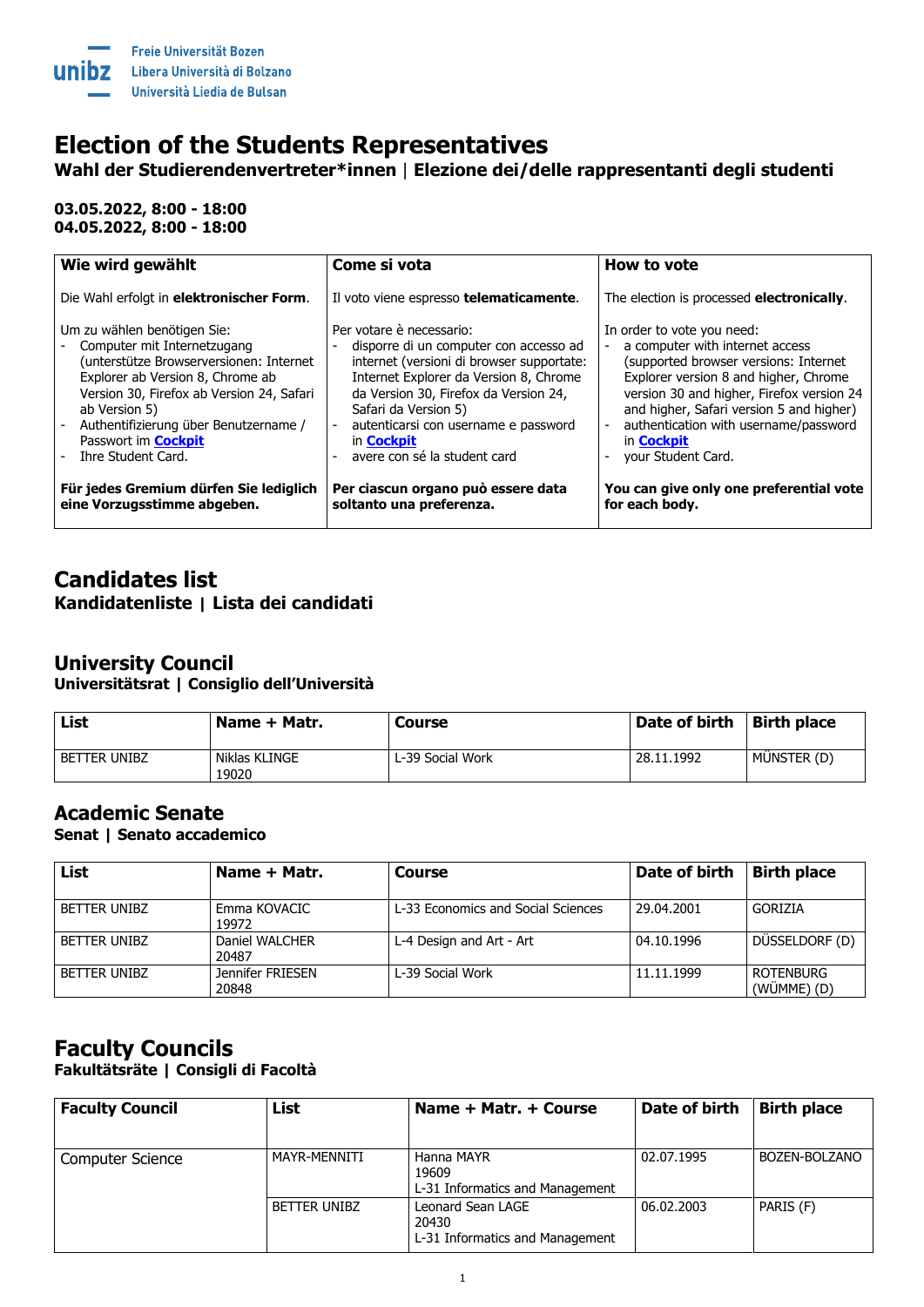



Libera Università di Bolzano

Università Liedia de Bulsan

| BETTER UNIBZ<br>Design and Art |                     | Katharina Maria HANGLBERGER<br>04.01.1990<br>LANDSHUT (D)<br>19145<br>L-4 Design and Art - Design   |            |                                   |
|--------------------------------|---------------------|-----------------------------------------------------------------------------------------------------|------------|-----------------------------------|
|                                | <b>BETTER UNIBZ</b> | Amelie Isabel SCHAEBERLE<br>19643<br>L-4 Design and Art - Design                                    | 13.08.2001 | MÜNCHEN (D)                       |
|                                | BETTER UNIBZ        | Kseniia OBUKHOVA<br>20133<br>LM-12 Eco-Social Design                                                | 03.12.1995 | <b>SNEZNOGORSK</b><br>(RUS)       |
|                                | <b>BETTER UNIBZ</b> | Daniel WALCHER<br>20487<br>L-4 Design and Art - Art                                                 | 04.10.1996 | DÜSSELDORF (D)                    |
| Education                      | BETTER UNIBZ        | Enya Sophia CSENGERI<br>19429<br>L-39 Social Work                                                   | 20.05.2001 | KAMENZ (D)                        |
| Economics and Management       | <b>BETTER UNIBZ</b> | Luca GAUDIO<br>18402<br>L-33 Economics and Social Sciences                                          | 16.04.1996 | <b>BIELLA</b>                     |
|                                | <b>BETTER UNIBZ</b> | Sabrina REGALLI<br>18888<br>L-18 Economics and Management                                           | 29.06.2001 | <b>FIORENZUOLA</b><br>D'ARDA (PC) |
| Science and Technology         | BETTER UNIBZ        | Shem Aisaia FUMEY<br>20947<br>L-25 Agricultural, Food and<br><b>Mountain Environmental Sciences</b> | 02.11.2001 | FRUTIGEN (CH)                     |

# **Course Councils**

## **Studiengangsräte | Consigli di corso di studio**

| <b>Economics and Management</b>           | <b>List</b>           | Name + Matr.                    | Date of birth | <b>Birth place</b>          |
|-------------------------------------------|-----------------------|---------------------------------|---------------|-----------------------------|
| L-18 Economics and Management             | <b>BETTER UNIBZ</b>   | Filippo BUETTO<br>20473         | 11.01.2003    | <b>VERBANIA (VB)</b>        |
| L-18 Tourism, Sport & Event<br>Management | <b>MATTEO CORNALE</b> | Matteo CORNALE<br>18923         | 19.06.2000    | <b>VALDAGNO</b>             |
| L-33 Economics and Social Sciences        | <b>BETTER UNIBZ</b>   | Verena MARCHIOTTO<br>20206      | 25.12.2000    | <b>MERAN-MERANO</b><br>(BZ) |
| LM-63 Public Policies & Administration    | <b>BETTER UNIBZ</b>   | Maria Vittoria SCARCIA<br>20900 | 05.05.1997    | MASSAFRA (TA)               |
| LM-77 Entrepreneurship and<br>Innovation  | <b>BETTER UNIBZ</b>   | Maddalena SOSI<br>17251         | 12.04.1999    | <b>TRENTO</b>               |
| LM-77 Accounting and Finance              | <b>BETTER UNIBZ</b>   | Beatrice BOI<br>17014           | 15.05.1999    | <b>GENOVA</b>               |

| <b>Education</b>                                                      | <b>List</b>         | Name + Matr.                | Date of birth | <b>Birth place</b>                 |
|-----------------------------------------------------------------------|---------------------|-----------------------------|---------------|------------------------------------|
| L-19 Educators                                                        | <b>BETTER UNIBZ</b> | Alice PAOLI<br>19038        | 24.07.2000    | <b>TRENTO</b>                      |
| L-20 Communication Sciences and<br>Culture                            | <b>BETTER UNIBZ</b> | Lara Anna FRITZ<br>20635    | 28.02.1997    | <b>WANGEN IM</b><br>ALLGÄU (D)     |
| L-39 Social Work                                                      | <b>BETTER UNIBZ</b> | Sveva Alice FAVARO<br>20622 | 23.08.2002    | <b>CAMPOSAMPIERO</b><br>(PD)       |
| LM-85 bis Primary Education                                           | <b>BETTER UNIBZ</b> | Alessia BREMBILLA<br>18921  | 31.01.2001    | RHO (MI)                           |
| LM-39 Linguistics                                                     | <b>BETTER UNIBZ</b> | Martina TEBALDINI<br>20964  | 30.03.1998    | <b>DESENZANO DEL</b><br>GARDA (BS) |
| LM-45 Music                                                           | <b>BETTER UNIBZ</b> | Giulia LECCESE<br>21027     | 27.03.1998    | <b>TRENTO-TRIENT</b>               |
| LM-87 Innovation and Research for<br>Social Work and Social Education | <b>BETTER UNIBZ</b> | Hannah GRÖLL<br>20302       | 29.08.1998    | ULM(D)                             |

| <b>Computer Science</b>         | List                | ' Name + Matr.                 | Date of birth | <b>Birth place</b> |
|---------------------------------|---------------------|--------------------------------|---------------|--------------------|
| L-31 Computer Science           | <b>BETTER UNIBZ</b> | <b>Matteo LARCHER</b><br>21183 | 02.12.2001    | BOZEN-BOLZANO      |
| L-31 Informatics and Management | MAYR-MENNITI        | Delia MENNITTI<br>19610        | 28.12.2001    | <b>ROMA</b>        |